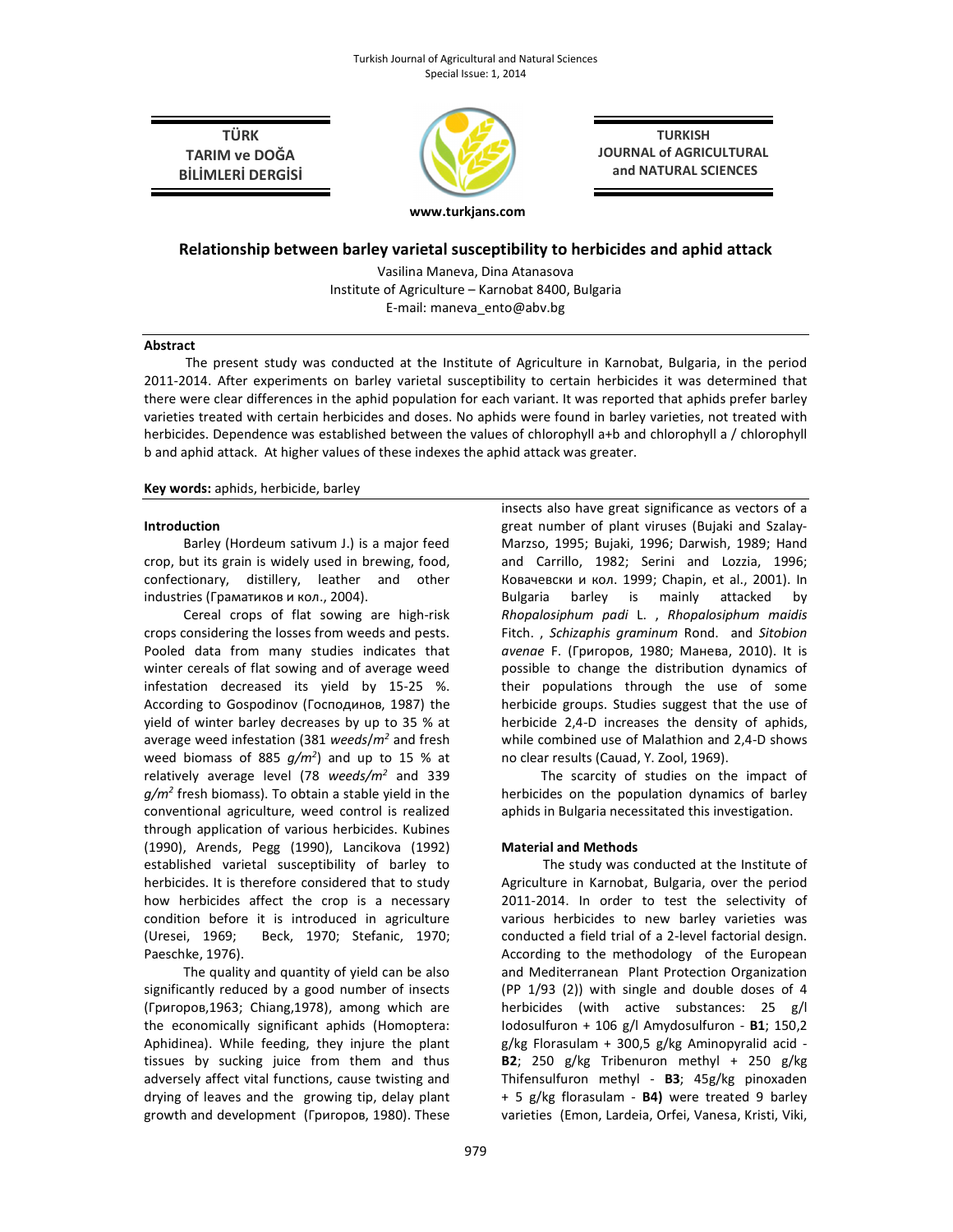Krami, Kaskadior, Aheloi 2). To compare the selectivity of barley were set untreated control plots. The trial was set by the block method with size of the experimental plot of  $10 \text{ m}^2$  in  $4$ replications. The set plots were used to study the attack of aphids. The number of aphids was determined by direct counting on 100 barley stems in each variety during the spring vegetation period in every 7-8 days. The taxonomic analysis of aphids was carried out according to Emden (1972) and Blackman & Eastop (1984).

After the barley was treated with herbicides the photosynthetic pigments were recorded, through extraction with 85 % acetone, their extinctions were established by Spekol 221, and their content was estimated according to McKinney (1941).



Figure 1(а) . Population dynamics of aphids in barley varieties treated with herbicides



Figure 1(b). Population dynamics of aphids in barley varieties treated with herbicides



Figure 1(c). Population dynamics of aphids in barley varieties treated with herbicides



Figure 1(d). Population dynamics of aphids in barley varieties treated with herbicides



Figure 1(e). Population dynamics of aphids in barley varieties treated with herbicides





#### Results and Discussion

After a trial was set to test the varietal susceptibility of barley to some herbicides, clear differences were established in the aphid population dynamics in the different variants. During the three years of observation no aphids were found in the controls (untreated with herbicides) of all the variants (Fig.1). After application of optimal and double doses of В4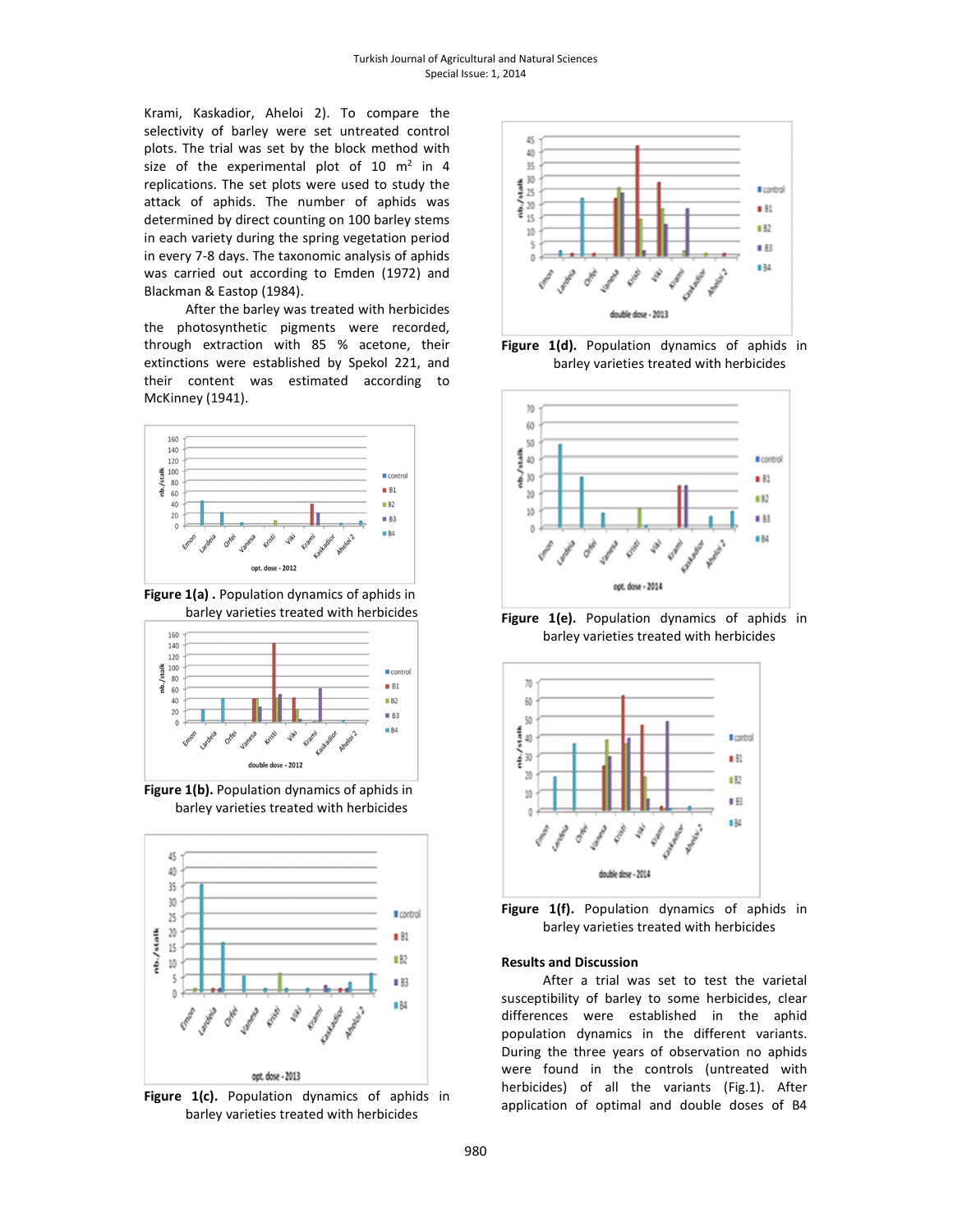were seen the following results: in 2012 at the Emon vaгiety aphids reached 44 aphids/stem after an optimal dose and 21 aphids/stem after a double. In 2013 and 2014 the tendency remained the sane – respectively 35 and 48 aphids/stem after an optimal dose and 2 and 18 aphids/stem after a double dose. With the Orfei variety the aphid fecundity was lower, but the tendency remained the same – after an optimal dose in each of the three years aphids were reported to be with density of 4 aphids/stem - 2012, 5 aphids/stem – 2013 and 8 aphids/stem – 2014. After application of double doses no aphids were found (Fig.1). With the Kaskadior variety in 2012 the difference in aphid population numbers after the two В4 treatment doses was insignificant – 3 aphids/stem after an optimal and 2 aphids/stem after a double dose. In 2013 and 2014 aphids were only found after the optimal dose –3 and 6 aphids/stem respectively (Fig.1). The Aheloi 2 variety was treated with В4 in two doses and aphids were only found in the optimal dose – 7 aphids/stem– 2012, 6 aphids/stem– 2013 and 9 aphids/stem– 2014 (Fig.1). After a two-dose treatment with В4, the Lardeia variety showed a higher number of aphids in the double dose. In 2012 aphids were counted in the optimal dose  $-23$  aphids/stem, and in the double – 42 aphids/stem. In 2013 and 2014 the tendency remained the same – 16 and 29 aphids/stem in the optimal dose and 22, 36 aphids/stem in the double dose respectively (Fig.1). With Emon, Orfei, Kaskadior and Aheloi 2 was observed higher aphid population dynamics after their treatment with optimal dose В4 (Fir.1). With Lardeia the tendency was the opposite – the aphid population was higher after the double dose of В4 (Fig.1). With the other barley varieties were found no aphids at all or just single aphids (Fig.1). Different aphid population dynamics of the В4 treated varieties provided evidence for the different response of barley varieties to herbicide.

The used herbicide with active substances В4 is combined – for gramineous and broadleaf weeds.

The quantity and relations of the photosynthetic pigments may have limited impact on the net photosynthetic rate (Василев и Лечева, 2003). Although there is no linear relationship between the absorption of light energy from the leaves and the amount of pigments (Terry, 1980), the sharp decrease of the latter may limit the net photosynthesis rate to a certain extent (Василев и Лечева, 2003).

An analysis was carried out on the photosynthetic pigments of the varieties after B4 treatment (Fig. 2а). There was an apparent difference in the content of chlorophyll a+b, carotenoids, chlorophyll а / chlorophyll b, chlorophyll a+b / carotenoids. With the four varieties - Emon, Orfei, Kaskadior and Aheloi 2, the amount of chlorophyll a+b and chlorophyll a / chlorophyll b was higher in the optimal dose. While with the Lardeia variety the indexes were higher in the double dose. The amount of carotenoids and chlorophyll a+b / carotenoids in the five investigated varieties was higher (Fig. 2а). A dependency was observed between the values of chlorophyll a+b and chlorophyll а / chlorophyll b and aphid attack. At higher values of these indexes the aphid attack is also greater. Probably it is due to the increase of net photosynthesis and the synthesis of more nutrients for aphids.

After nine barley varieties were treated with herbicides with active substances - B1, B2 and В3 (all for broadleaf weeds) in single and double doses, only four of the varieties (Vanesa, Kristi, Viki and Krami) showed clear differences in aphid attack (Fig. 1). Over the three years of observation the Vanesa variety was not attacked by aphids in the variants treated with optimal doses В1, В2 and В3 (Fig. 1).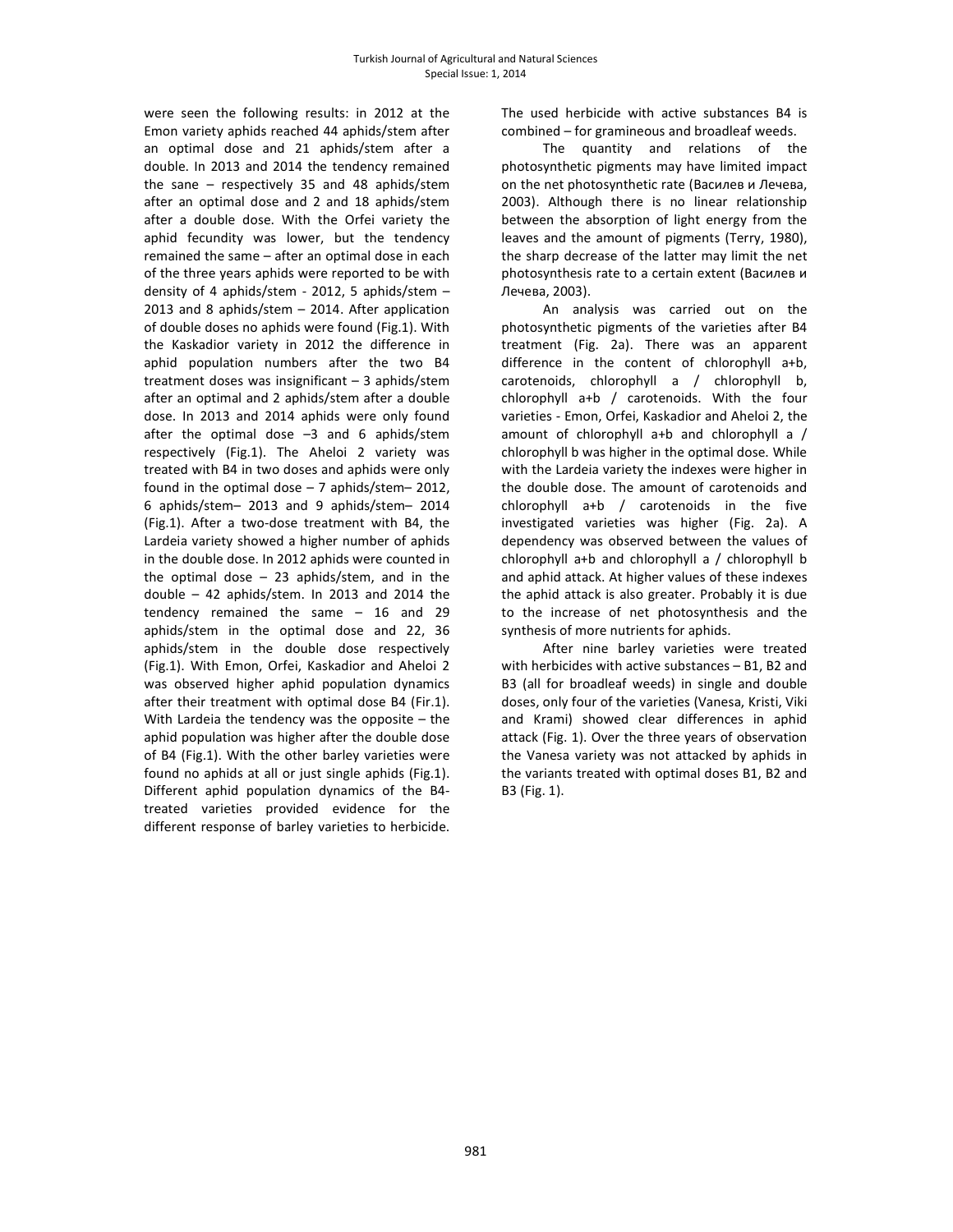Turkish Journal of Agricultural and Natural Sciences Special Issue: 1, 2014



Figure 2 (a). Influence of different herbicides on both content (A, C) of and ratios between (B, D) photosynthetic pigments in the leaves of barley cultivars. In the figure, different letters (a, b, c, d) express significant differences between treatments (P=95%), with "a" representing the highest value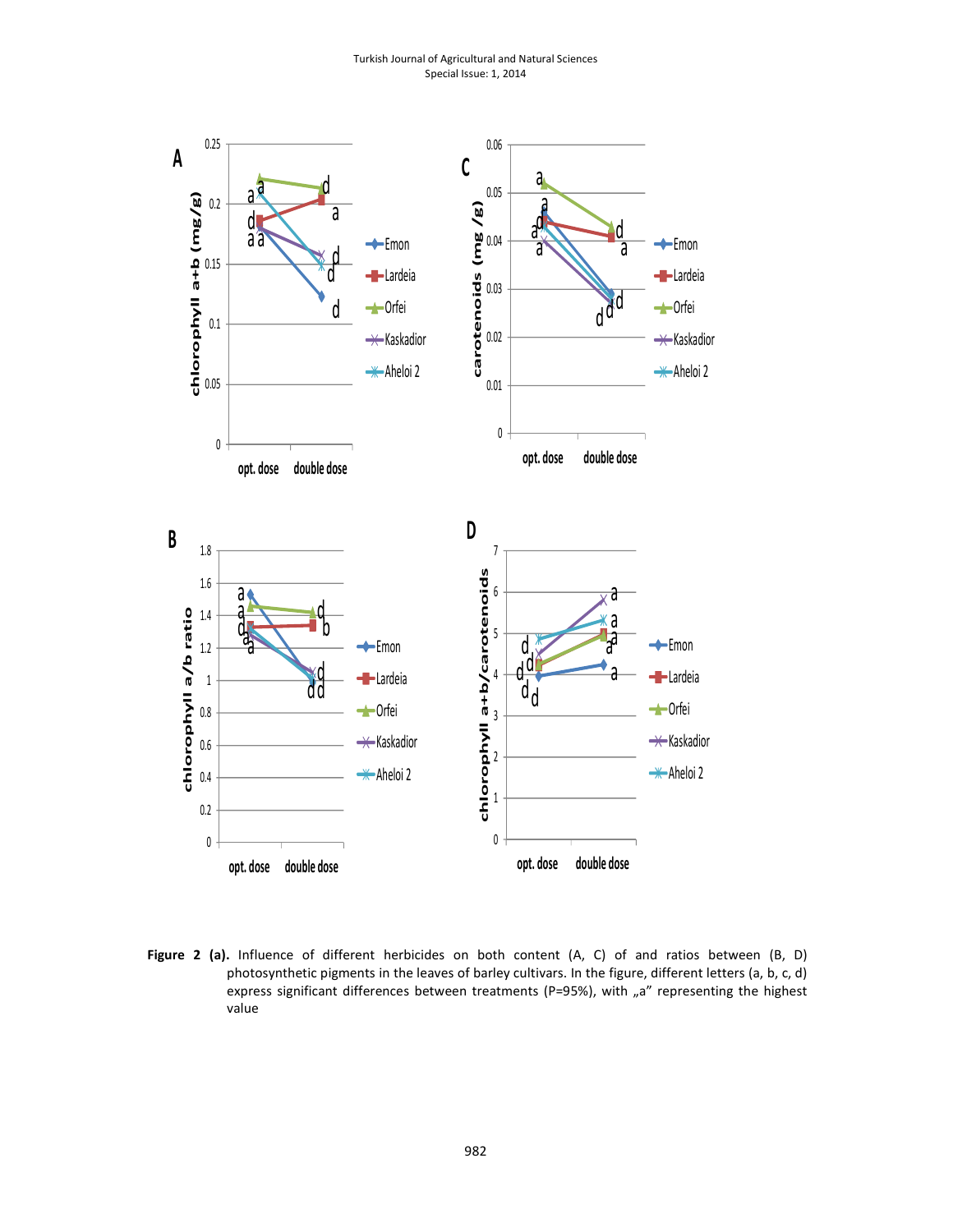Turkish Journal of Agricultural and Natural Sciences Special Issue: 1, 2014



Figure 2 (b). Influence of different herbicides on both content (A, C) of and ratios between (B, D) photosynthetic pigments in the leaves of barley cultivars. In the figure, different letters (a, b, c, d) express significant differences between treatments (P=95%), with "a" representing the highest value

With the double doses was observed increased density of aphids and the highest values in the three years the aphids reached at B2  $-$ 41aphids/stem in 2012 and 26 and 38 aphids/stem in 2013 and 2014 respectively. (Fig. 1). Higher aphid population was also observed

after the double doses of treatment with В1, В2 and В3 for the Kristi variety. The largest density was seen after the double dose of  $B1 - 142$ aphids/stem– 2012, 42 and 62 aphids/stem– 2013 and 2014. (Fig. 1). With the Viki variety the tendency was the same – the greatest aphid attack was in the double doses, and with B1 the density was largest in the three years – 43, 28 and 46 aphids/stem (Fig. 1). With the Krami variety was seen the opposite tendency  $-$  in the optimal dose of В1 the aphid density was higher than in the double (Fig. 1). With В2 were only found single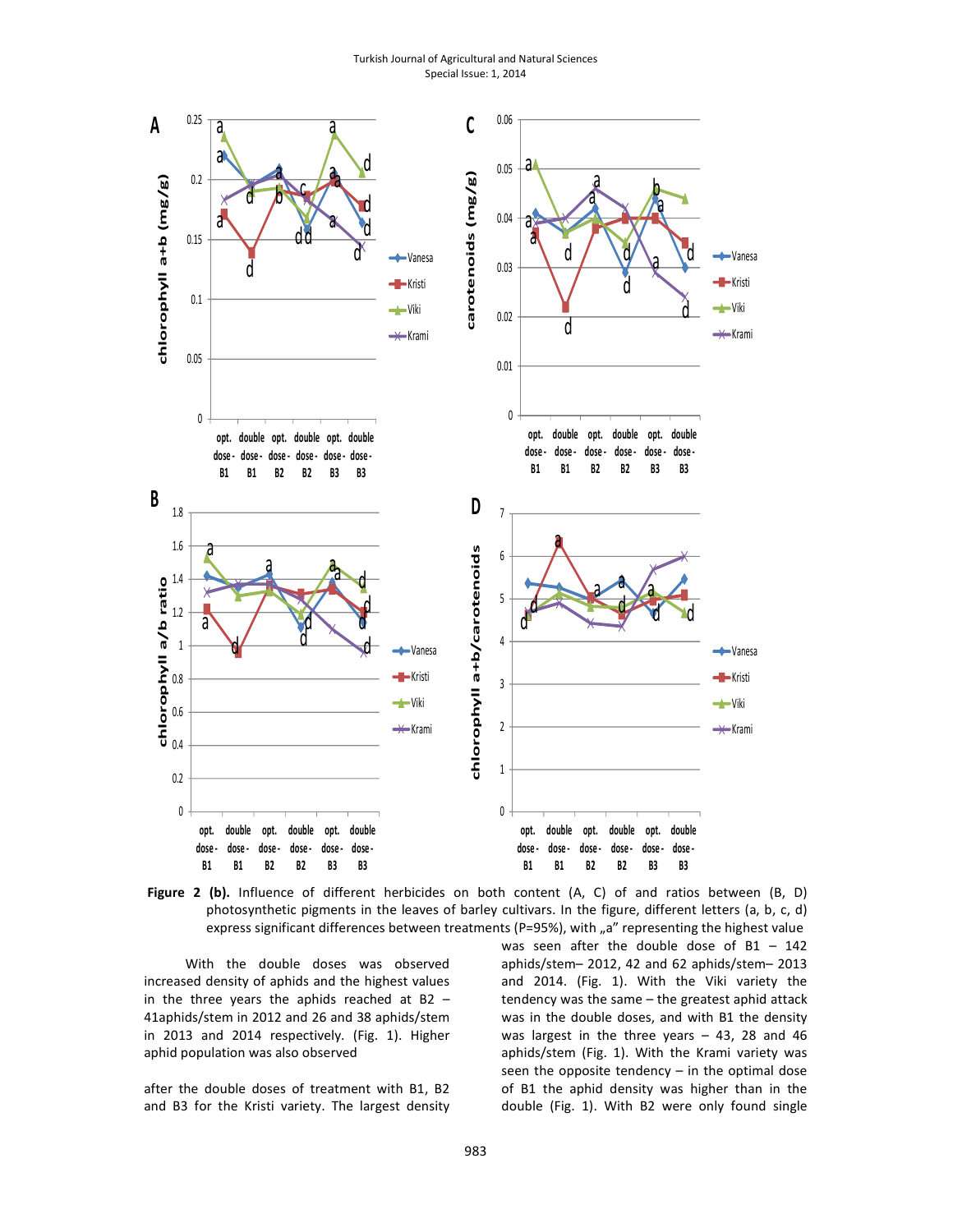aphids after the double dose (Fig. 1). With В3 the density was higher in the double dose, reaching up to 60 aphids/ stem in 2012, 18 in 2013 and 48 aphids/stem in 2014 (Fig. 1).

After an analysis of the photosynthetic pigments, higher values were observed for chlorophyll a+b, carotenoids, chlorophyll а / chlorophyll b at optimal doses of treatment with В1 and В2 of Vanesa, Kristi and Viki varieties (Fig. 2b). With the Krami variety the values in the optimal dose of chlorophyll a+b, carotenoids, chlorophyll а / chlorophyll b and chlorophyll a+b / carotenoids were lower than in the double (Fig. 2b). With the varieties treated with В3 in an optimal dose, Vanesa, Kristi and Krami varieties has apparently lower values of chlorophyll a+b, carotenoids, chlorophyll а / chlorophyll b and chlorophyll a+b / carotenoids, than in the double (Fig. 2b). With the Viki variety the values of the above indexes were higher after the double dose of treatment with В3 (Fig. 2b).

The difference in aphid attack in different variants of the experiment showed the varietal reaction of barley to the herbicide group. Since in none of the controls was reported significant aphid density, it can be assumed that the attack was caused by the reaction of different varieties to the group of applied herbicides after single and double doses. The herbicides with active substances – В1, В2 and В3, in double doses, held the barley growth at stage tillering-end to stage 1-2 node. It ripened later and remained green and suitable for aphid food for a longer time, which explains the largest quantity of photosynthetic pigments in the double doses of treatment, as well as the greater aphid attack. The varietal response to herbicides established the exception – the Krami variety, where the aphids had higher density after the optimal than after the double dose of В1. **Conclusions** 

- In the three years of study no aphids were found on barley varieties, untreated with herbicides.
- After treatment with herbicide of combined action (В4) at an optimal dose, higher aphid population dynamics was observed in the Emon, Orfei, Kaskadior and Aheloi 2 varieties, and at double dose –in the Lardeia variety.
- After treatment with herbicides only against broadleaf weeds (В1, В2 and В3), aphids responded with an attack on the other four varieties – Vanesa, Kristi, Viki and Krami. After treatment with an optimal dose of В1 – the density of pests was higher with the Krami variety, and after treatment with В1, В2 and В3 in

double doses – the Vanesa, Kristi and Viki varieties.

• A dependency was observed between the values of chlorophyll a+b and chlorophyll а / chlorophyll b and aphid attack. At higher values of these indexes the aphid attack is greater.

### References

Arends, L., I. Pegg, 1990. Thifensulfuron methil with metsulfuron methil – a new sulfonylurea herbicide for broad-level weed control in winther cereals in New South Wales and Queensland. Proceedings of the 9 th Australian Weeds Conference, 60-64.

Beck, 1970. ZBL. Bact. II Bd., 124, 3-4.

- Blackman, R. and V. Eastop, 1984. Aphids on the world's crop: an identification and information guide. New York : John Wiley and Sons.
- Bujaki, G.; L. Szalay-Marzso, 1995. Damage of aphids in sunflower production and study of their natural enemies, Bulletin of the University of Agficultural Sciences, Godolo, 1994/1995, 143-158.
- Bujaki, G., 1996. Аphids damage in sunflower production from 1986 to 1993, Proceedings of the 14-th International Sunflower Conference, Beijing/Shenyang, China, 12-20 June, Entomology and weeds 468-474.
- Cauad, Y., Zool., 1969. Effects of malation and 2.4D amine on aphid population and on yields of oats and barley, Grain aphids in New Brunswick. ІV. 47, 423 – 426.
- Chapin, J. W., Thomas, J. S., Gray, S. M., Smith, D. M., Halbert, S.E., 2001.Seasonal Abundance of Aphids (Homoptera: Aphididae) in Wheat and Their Role as Barley Yellow Dwarf Virus Vectors in the South Carolina Coastal Plain. Journal of Economic Entomology, Volume 94, Number 2, pp. 410 –421.
- Chiang H.C., 1978. Pest management in corn, Annual Review of Entomology 23, 101-123.
- Darwish E.T.E., 1989. Studies on maize's aphids ecology and taxonomy in Egypt, Journal of Applied Entomology 107 (2), 113-126.
- Emden, H.F., 1972. Aphid technology, London and New York, 107-110.
- Hand S.C., J.R. Carrillo, 1982. Cereal aphids on maize in southern England, Annals of Applied Biology 100, 39-47.
- Kubines, S., 1990. The influence of certain upon yields of selected spring barley cultivars and new varieties. Vedeske prace Vyskumneho Ustavu, 23, 60-72.
- Lancikova, A., 1992. Chemical control of weeds in spring barley. Vedeske prace Vyskumneho Ustavu, 25, 73-79.